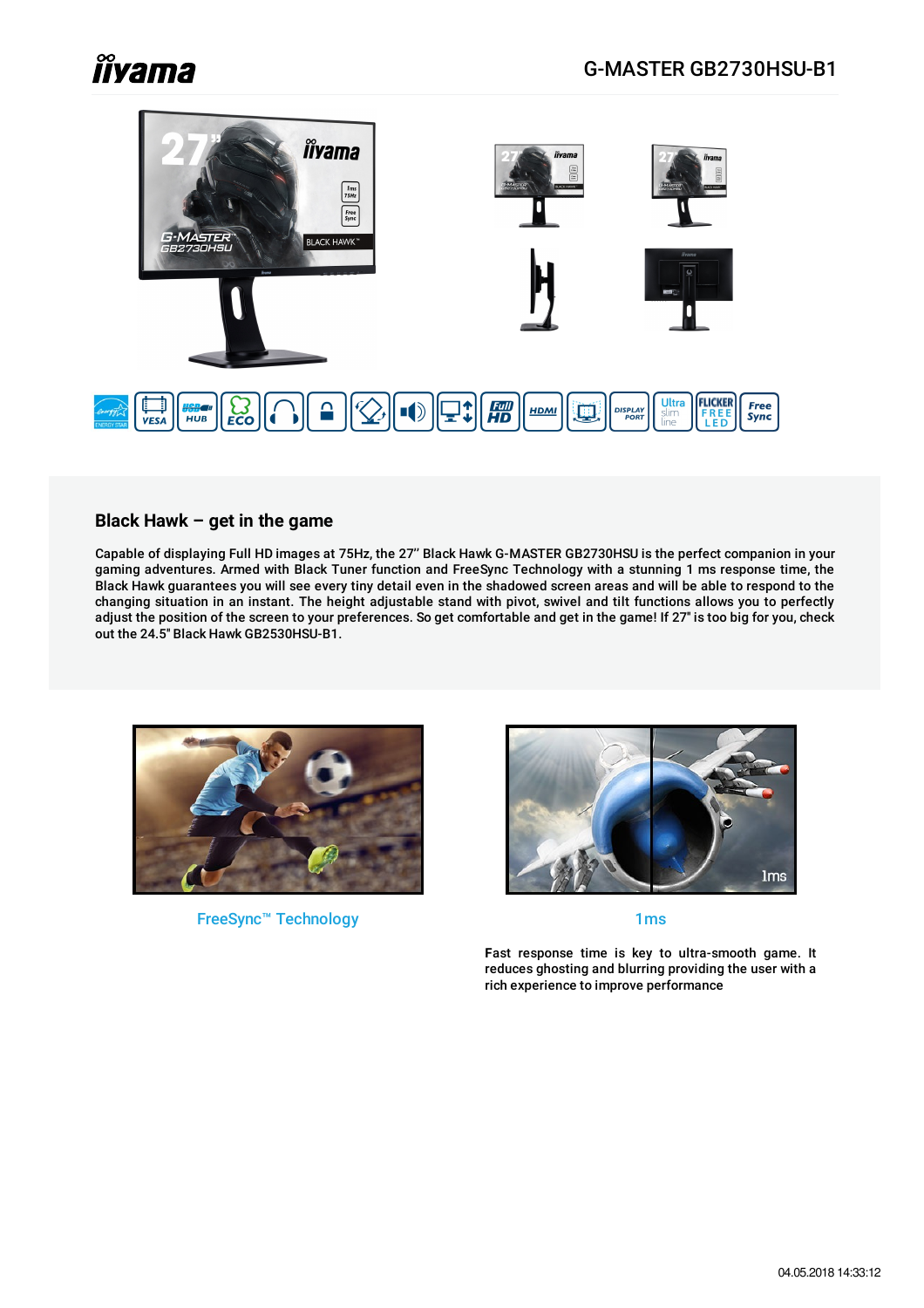## 01 DISPLAY CHARACTERISTICS

| Diagonal               | 27", 68.6cm                                                           |
|------------------------|-----------------------------------------------------------------------|
| Panel                  | TN LED, matte finish                                                  |
| Native resolution      | 1920 x 1080 @75Hz (2.1 megapixel Full HD, HDMI&DisplayPort)           |
| Aspect ratio           | 16:9                                                                  |
| <b>Brightness</b>      | 300 cd/m <sup>2</sup> typical                                         |
| Static contrast        | 1000:1 typical                                                        |
| Advanced contrast      | 12M:1                                                                 |
| Response time          | 1 <sub>ms</sub>                                                       |
| Viewing zone           | horizontal/vertical: 170°/160°, right/left: 85°/85°, up/down: 80°/80° |
| Colour support         | 16.7mln 8bit (6bit + Hi-FRC)                                          |
| <b>Horizontal Sync</b> | 30 - 84KHz                                                            |
| <b>Vertical Sync</b>   | $40 - 75$ Hz                                                          |
| Viewable area W x H    | 597.6 x 336.15mm, 23.5 x 13.2"                                        |
| Pixel pitch            | $0.311$ mm                                                            |
| Colour                 | matte, black                                                          |

#### 02 INTERFACES / CONNECTORS / CONTROLS

| Signal input        | VGA x1 (max. 1920 x 1080 @60Hz)<br>HDMI x1 (max. 1920 x 1080 @75Hz)<br>DisplayPort x1 (max. 1920 x 1080 @75Hz) |
|---------------------|----------------------------------------------------------------------------------------------------------------|
| USB HUB             | x2(v.2.0)                                                                                                      |
| <b>HDCP</b>         | yes                                                                                                            |
| Headphone connector | yes                                                                                                            |

# 03 FEATURES

| Blue light reducer | yes                                                                                                                                                                                                                                                                                                                                                                                                                                                                             |
|--------------------|---------------------------------------------------------------------------------------------------------------------------------------------------------------------------------------------------------------------------------------------------------------------------------------------------------------------------------------------------------------------------------------------------------------------------------------------------------------------------------|
| Flicker free       | yes                                                                                                                                                                                                                                                                                                                                                                                                                                                                             |
| FreeSync support   | HDMI & DisplayPort @40-75Hz                                                                                                                                                                                                                                                                                                                                                                                                                                                     |
| OSD languages      | EN, DE, FR, ES, IT, CN, RU, JP, CZ, NL, PL                                                                                                                                                                                                                                                                                                                                                                                                                                      |
| Control buttons    | Power, Input/ Select, Scroll up/ Audio Adjust, Scroll down/ i-Style Mode, Menu                                                                                                                                                                                                                                                                                                                                                                                                  |
| User controls      | picture adjust (contrast, brightness, OverDrive, ACR, ECO), input select, audio<br>adjust (volume, mute, HDMI audio input), store user setting, colour adjust, manual<br>image adjust (i-style mode, H.V. position, clock, phase, sharpness, black tuner,<br>HDMI RGB range, video mode adjust, blue light reducer), setup menu (language<br>select, FreeSync, OSD position, OSD time out, OSD background, LED, opening logo,<br>auto image adjust), information, memory recall |
| <b>Speakers</b>    | $2 \times 2W$                                                                                                                                                                                                                                                                                                                                                                                                                                                                   |
| Convenience        | Kensington-lock™ prepared, DDC2B, Mac OSX                                                                                                                                                                                                                                                                                                                                                                                                                                       |

## 04 MECHANICAL

| Display position adjustments | tilt, pivot (rotation), swivel, height |
|------------------------------|----------------------------------------|
| Height adjustment            | 130 <sub>mm</sub>                      |
| Rotation (PIVOT function)    | $90^{\circ}$                           |
| Swivel stand                 | 90°; 45° left; 45° right               |
| Tilt angle                   | $22^{\circ}$ up; $5^{\circ}$ down      |
| <b>VESA mounting</b>         | 100 x 100mm                            |